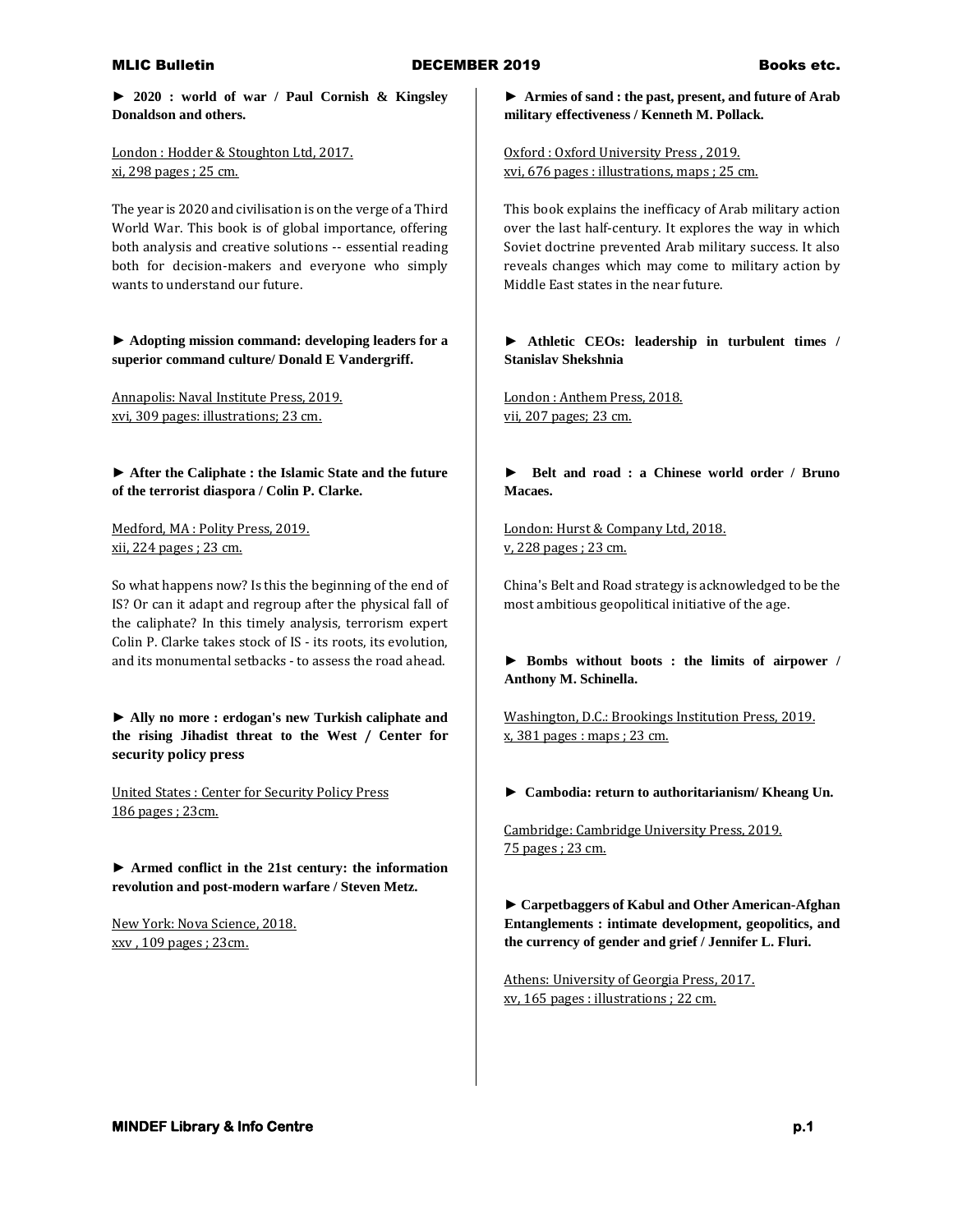## MLIC Bulletin **Books etc.** DECEMBER 2019 **Books etc.** Books etc.

**► China order: Centralia, world empire, and the nature of Chinese power / Fei-Ling Wang.**

Albany: State University of New York Press, 2018. xii, 330 pages: illustrations, maps; 23 cm.

**► China, Russia and twenty-first century global geopolitics / Paul J Bolt.**

Oxford: Oxford University Press, 2018. xx, 312 pages ; 24 cm.

**► China's regions in an era of globalization / Tim Summers.**

New York: Routledge, 2018. 132 pages : 1 map ; 25 cm.

**► Civil-military relations in Southeast Asia / Aurel Croissant.**

Cambridge: Cambridge University Press, 2018. 82 pages; 23 cm.

**► Compassionate counter terrorism : the power of inclusion in fighting fundamentalism / Leena Al Olaimy.**

Oakland, CA : Berrett-Koehler Publishers, 2019. xvi, 245 pages ; 23 cm.

**► Confronting the evolving global security landscape: lessons from the past and present / Max G Manwaring.**

Santa Barbara: Praeger, 2019. xvi, 173 pages ; 25 cm.

**► Defence and fall of Singapore / Brian Farrell.**

Singapore: Monsson, 2016. 489 pages : illustrations, maps ; 22 cm. **► Demi legasi daulat pertiwi / Jeneral Tan Sri Dato' Seri Panglima Haji Zulkifli Bin Haji Zainal Abidin.**

Kuala Lumpur : Pejabat Panglima Angkatan Tentera, 2019. 248 pages : color.illustration , 21cm.

Buku ini dapat dijadikan panduan khususnya kepada warga ATM dalam memacu kecemerlangan, mengekalkan kredibiliti serta relevansi ATM sebagai organisasi dalam mempertahankan legasi kedaulatan negara.

**► Democracy in exile : Hans Speier and the rise of the defense intellectual / Daniel Bessner.**

Ithaca : Cornell University Press, 2018. xv, 294 pages : illustrations ; 22 cm.

**► Early modern military identities, 1560-1639 : reality and representation / edited by Matthew Woodcock and Cian O'Mahony.**

Woodbridge : D.S. Brewer, 2019. vi, 316 pages.

This book examines how early modern fighting men and their peers viewed and represented themselves in military roles, and how they were viewed and fashioned by others.

# **► Ethics and military strategy in the 21st century : moving beyond Clausewitz / George Lucas.**

Abingdon, Oxon : Routledge, 2020.

This book examines the importance of 'military ethics' in the formulation and conduct of contemporary military strategy. Clausewitz's original analysis of war relegated ethics to the side-lines in favour of political realism, interpreting the proper use of military power solely to further the political goals of the state, whatever those may be.

**► Ethics for peacebuilders: a practical guide / Reina C. Neufeldt.**

Lanham: Rowman & Littlefield, 2016. xiii, 171 pages: illustrations; 23 cm.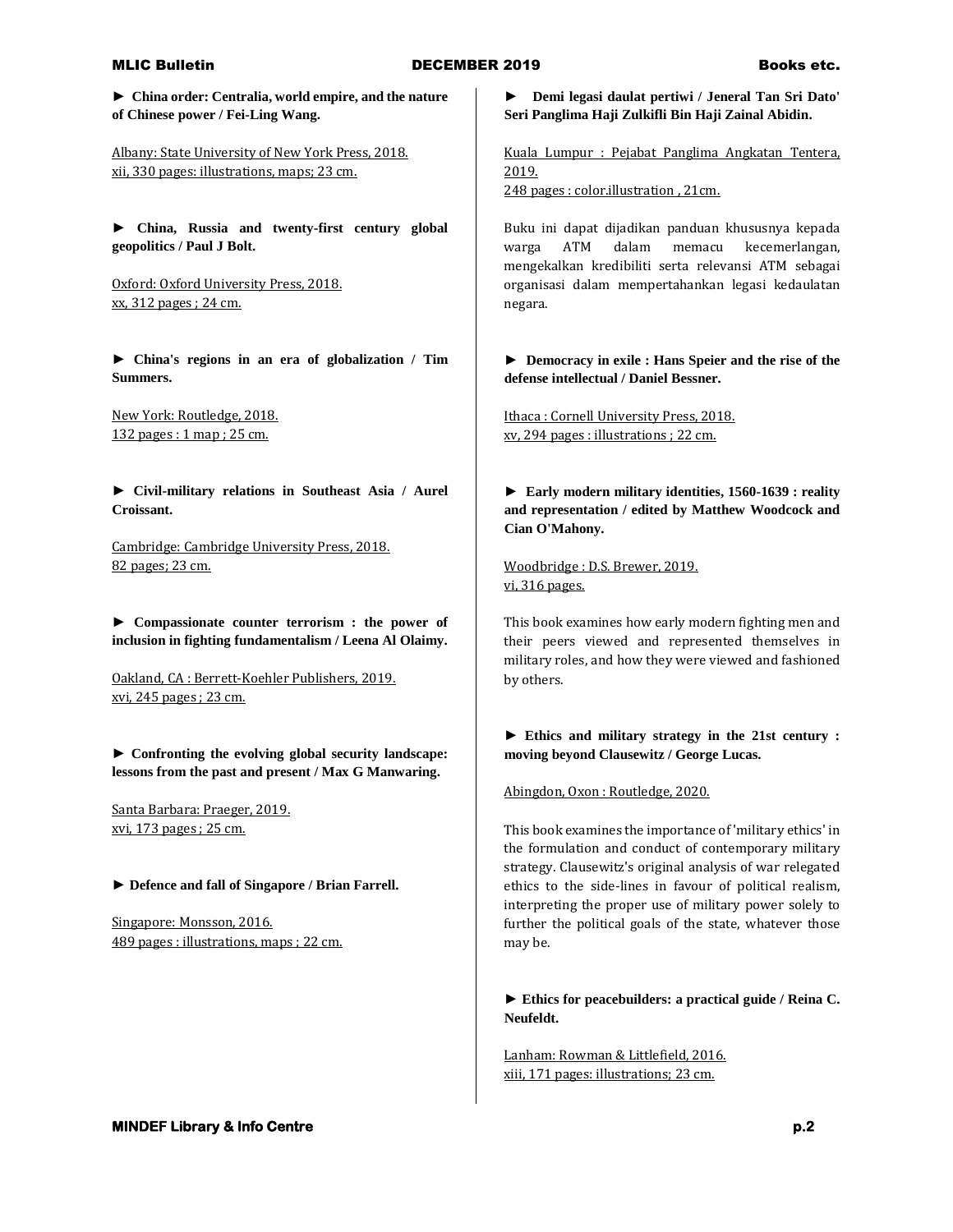**► Everything under the heavens: how the past helps shape China's push for global power / Howard W French.** 

New York : Alfred A Knopf , 2017. xii, 330 pages: illustrations, maps; 24 cm.

**► Finding Dorothy Scott : letters of a WASP pilot / Sarah Byrn Rickman.**

Lubbock, Texas : Texas Tech University Press, 2016. xxiii, 245 pages : illustrations ; 24 cm.

Through transcribed correspondence, details the life of Dorothy Faeth Scott, a member of the WWII-era Women Airforce Service Pilots (WASP); Scott died while in service to the US Army Air Forces

**► Fly girls: how five daring women defied all odds and made aviation history/ Keith O'Brien.**

Annapolis: Mariner Books, 2019. xiv, 338 pages: illustrations; 20 cm.

**► Free sea: the American fight for freedom of navigation/ James Kraska and Raul Pedrozo**

Annapolis: Naval Institute Press, 2018. xvii, 395 pages : maps ; 24 cm.

**► From victims to suspects : Muslim women since 9/11 / Shakira Hussein.**

New Haven : Yale Univ Press , 2019. xvi, 253 pages ; 23 cm.

**► Future of terrorism: ISIS, Al-Qaeda and the alt-right / Walter Laqueur and Christopher Wall.**

New York: St Martin's Press, 2018. vii, 261 pages ; 25 cm.

**► Future of the Russian military: Russia's ground combat capabilities and implications for U.S.-Russia competition / Andrew Radin.**

Santa Monica: Rand Corporation, 2019. xxiii, 91 pages: illustrations; 23 cm.

**► Global ethics : an introduction / Kimberly Hutchings.**

Second edition Cambridge, UK : Polity Press, 2018. 234 pages ; 23 cm.

This revised edition of Kimberly Hutchings' best-selling textbook provides an accessible introduction to the field of global ethics. It offers an overview and assessment of key perspectives in global ethics and their implications for substantive moral issues in global politics.

**► Global responses to conflict and crisis in Syria and Yemen / Amanda Guidero, Maia Carter Hallward.**

Cham, Switzerland: Palgrave Pivot, 2019. xiii, 118 pages ; illustrations : 22cm.

This book explores an acute discrepancy of attention in coverage of humanitarian crises, so we can ask with greater precision why some human beings seem to be valued more than others in our troubled world.

**► Global strategy and management: theory and practice / Paul N. Gooderham, Birgitte Grogaard, Kirsten Foss.**

2nd edition Cheltenham, UK : Edward Elgar , 2019. xxii, 371 pages ; 26 cm.

**► Global strategy: competing in the connected economy / Vinod K. Jain.**

New York : Routledge , 2017. xviii, 302 pages: illustrations, maps; 23 cm.

**► Globalists: the end of empire and the birth of neoliberalism / Quinn Slobodian.**

Cambridge : Harvard Univ Press, 2018. x, 381 pages ; 25 cm.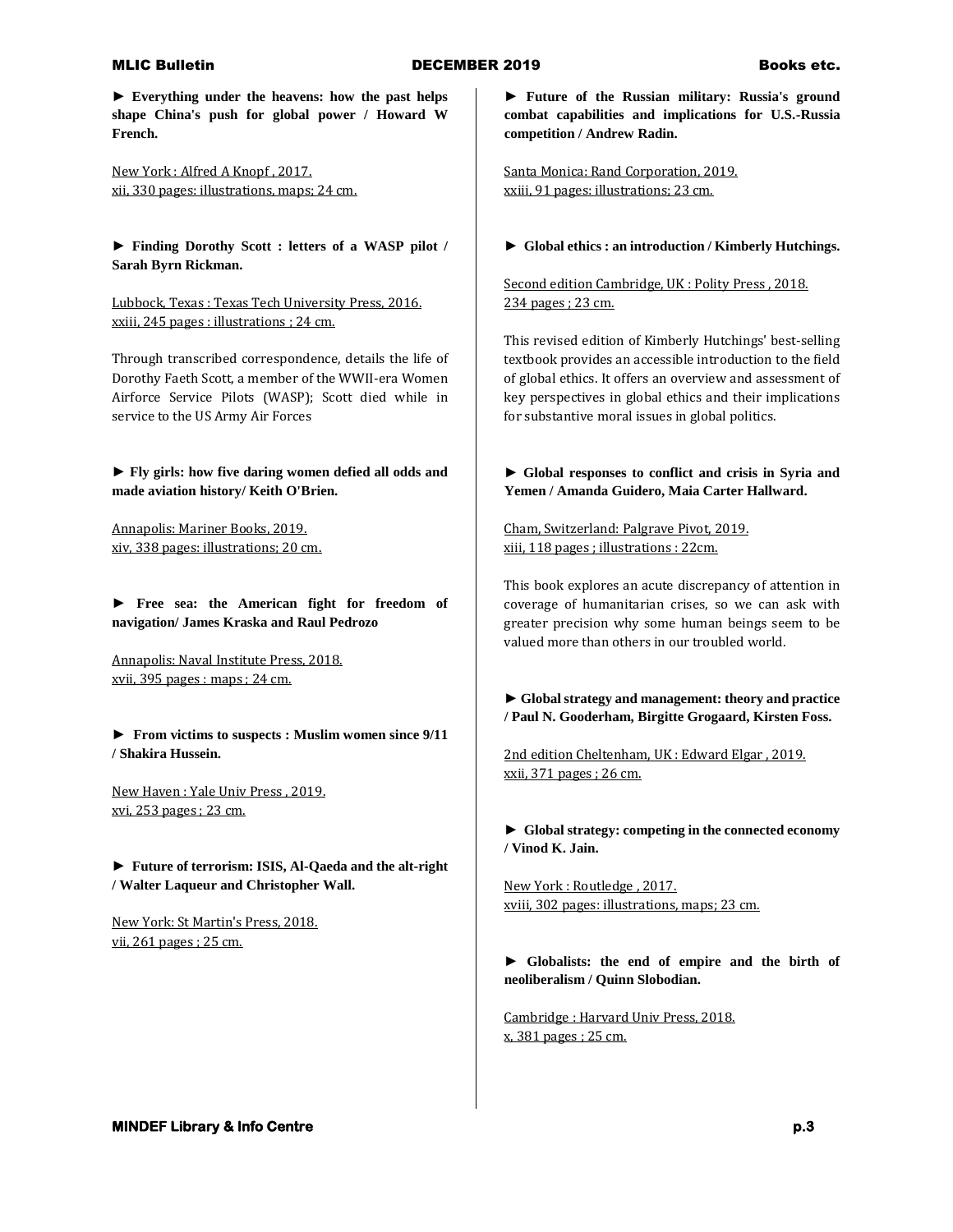**► Globalizing human resource management / Paul Sparrow, Chris Brewster and Chul Chung.**

Second edition New York : Routledge, 2017. xvii, 298 pages ; 26 cm.

**► Great successor: the divinely perfect destiny of brilliant comrade Kim Jong Un/ Anna Fifield**.

New York: Public Affairs, 2019. xvii, 308 pages : map, genealogical table ; 25 cm.

**► Gurkha odyssey : campaigning for the crown / Peter Duffell ; with some illustrations by Ken Howard.**

South Yorkshire, PA : Pen & Sword Military, 2019. xiv, 290 pages : illustrations ; 24 cm.

**► Hasrat / Jeneral Tan Sri Dato' Seri Panglima Haji Zulkifli Bin Haji Zainal Abidin ; edited by Kol Dr Mohd Kenali Basiron, Lt Kol Dr Burhanuddin Jalal.**

Kuala Lumpur : Sel Psikologi Tentera Darat, 2013. viii, 168 pages : colour illustrations ; 21 cm.

**► Human resource management and evolutionary psychology : exploring the biological foundations of managing people at work / Andrew R. Timming.**

Cheltenham: Edward Elgar, 2019. ix, 131 pages : illustrations ; 23 cm.

Answering pressing questions regarding employee selection and mobbing culture in the workplace, Andrew R. Timming explores the unique intersection of the biological sciences and human resource management.

**► Human rights-compliant counterterrorism : mythmaking and reality in the Philippines and Indonesia / Jayson S. Lamchek.**

Cambridge, United Kingdom : Cambridge Univ Press, 2019. viii, 299 pages ; 24 cm.

**► Indonesia: twenty years of democracy / Jamie S. Davidson**.

Cambridge: Cambridge University Press, 2018. 76 pages ; 23 cm.

**► Inside terrorism / Bruce Hoffman.**

Third edition. New York : Columbia Univ Press, 2017.

**► Intelligence, biosecurity and bioterrorism / Patrick F. Walsh.**

London, England : Palgrave Macmillan, 2018 xi, 300 pages : illustrations ; 21 cm.

This book explores how potential bio-threats and risks may evolve post 9/11 given the rapid changes in biotechnology and synthetic biology. It also explores what role intelligence communities can play in understanding threats and risks.

## **► International conflict management / J. Michael Greig, Andrew P. Owsiak, Paul F. Diehl.**

Cambridge, UK : Polity Press, 2019 ix , 241 pages ; illustrations : 23 cm

This comprehensive text introduces the varied approaches and factors that promote the de-escalation and the peaceful management of conflict across the globe.

**► International law and new wars / Christine Chinkin and Mary Kaldor.**

Cambridge, United Kingdom : Cambridge University Press, 2017. xviii, 592 pages ; 23 cm.

The book shows how different approaches are associated with different interpretations of international law, and, in some cases, this has dangerously weakened the legal restraints on war established after 1945.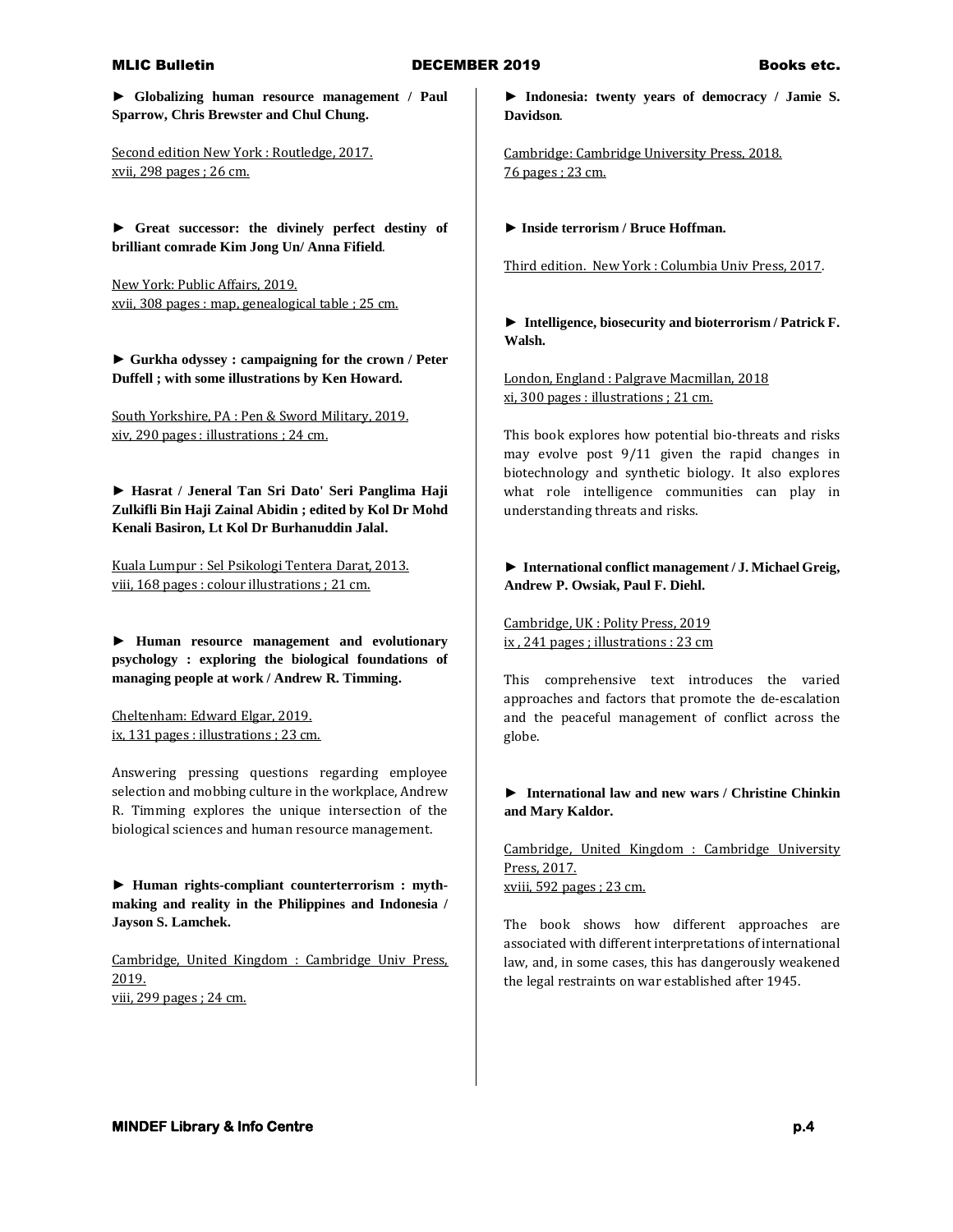**► International migration and international security: why prejudice is a global security threat / Valeria Bello.**

New York : Routledge, 2017. xiii, 178 pages ; 24 cm.

Bello concludes by portraying alternative ways to deal with these instabilities through a partnership of the different stakeholders involved, including both state and non-state actors at global, regional, national and local levels

**► Into the hands of the soldiers: freedom and chaos in Egypt and the Middle East / David D Kirkpatrick.**

New York: iking, 2018. ix, 370 pages : maps ; 24 cm.

**► Introduction to Global Military History: 1775 to the Present Day / Jeremy Black**.

3rd edition New York, NY : Routledge, an imprint of the Taylor & Francis Group, 2019. xvii, 338 pages : illustrations, maps ; 25 cm.

**► Islamic politics, Muslim states, and counterterrorism tensions / Peter Henne.**

New York : Cambridge University Press, 2016. v, 238 pages ; 24 cm.

**► Japan rearmed : the politics of military power / Sheila A. Smith.**

Cambridge : Harvard Univ Press, 2019. xi, 333 pages : illustrations ; 22 cm.

This book examines this ambivalence over the military as an instrument of power and argues that the accelerating changes in Japan's relationship with the United States and with its neighbors are forcing Tokyo's political leaders to confront the idea that they may need to order their military to do what all militaries are expected to do: prepare for war.

**► Leadership: in turbulent times / Doris Kearns Goodwin**.

New York: imon & Schuster, 2019. xvi, 473 pages: illustrations; 24 cm.

**► Making the Arab world : Nasser, Qutb, and the clash that shaped the Middle East / Fawaz A Gerges.**

Princeton, New Jersey : Princeton Univ press, 2019. xx, 483 pages ; 23cm.

**► Making the military moral : contemporary challenges and responses in military ethics education / edited by Don Carrick, James Connelly and David Whetham.** 

New York, NY : Routledge, an imprint of the Taylor & Francis Group, 2018. x, 164 pages ; 24 cm.

This book offers a critical analysis, both theoretical and practical, of ethics education in the military. In the twenty-first century, it has become increasingly important to ensure that the armed forces of Western and other democracies fight justly and behave ethically.

**► Mediating power-sharing : devolution and consociationalism in deeply divided societies / Feargal Cochrane, Neophytos Loizides and Thibaud Bodson**.

London : Routledge, 2018. viii, 123 pages: illustration; 22 cm.

**► Melayu Islam Beraja : satu interpretasi / by Haji Sulaiman Haji Duraman.**

Bandar Seri Begawan : Dewan Bahasa dan Pustaka, 2015. vii, 134 pages : illustration ; 23 cm.

**► Mengukuh tradisi membina wibawa / Zulkifli bin Haji Zainal Abidin ; editor Zahimi Zainol Abidin, Burhanuddin Jalal dan Rafizul Rozlee.**

Kuala Lumpur : Universiti Pertahanan Nasional Malaysia, 2018.

viii, 110 pages : color. illustration ; 23 cm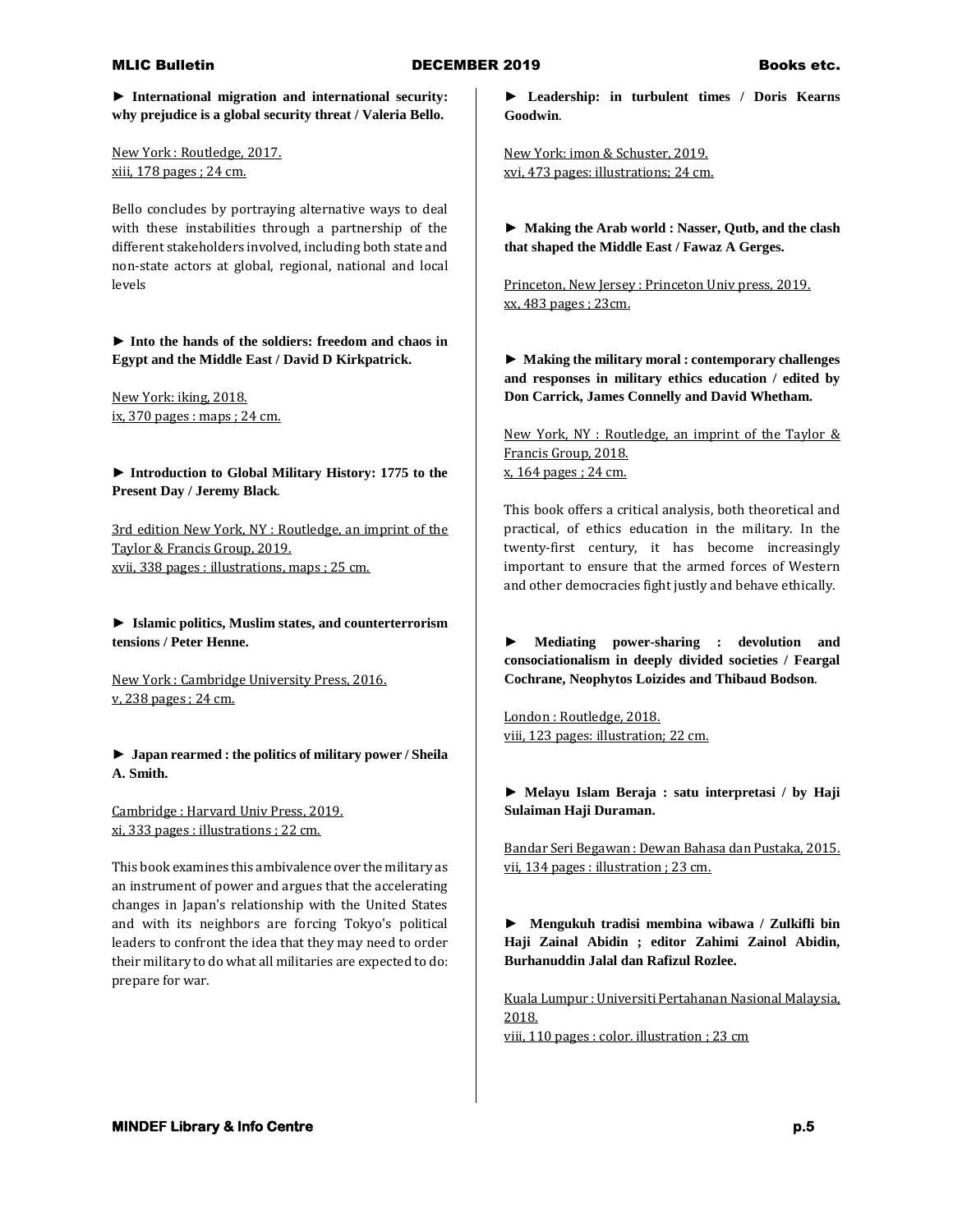**► Military flight aptitude tests / Terry L Duran**.

4th edition Hauppauge: Barron's Education Serie, 2018. vii , 684 pages ; 28 cm.

**► Muhammad: forty introduction/ Michael Muhammad Knight.**

Brooklyn: Soft Skull Press, 2019. viii, 307 pages ; 21 cm.

**► Muhammad: man and prophet:a complete study of the life of the prophet of Islam/ Adil Salahi.**

Leicestershire: Islamic Foundation, 2008. xviii, 752 pages ; 25 cm.

**► Muhammad: prophet of peace amid the clash of empires/ Juan Ricardo Cole.**

New York: Nation Books, 2018. vii, 326 pages : illustrations ; 24 cm.

**► Naval officer's guide/ Lesa McComas.**

13th ed. Maryland: Naval Institute Press, 2019. xi, 306 pages: illustrations; 23 cm.

**► Nine days in May : the battles of the 4th Infantry Division on the Cambodian border, 1967 / Warren K. Wilkins.**

Norman : University of Oklahoma Press, 2017. xiv, 412 pages : illustrations, map ; 24 cm.

On May 18, 1967 the 4th Infantry Division engaged in a nine day series of bloody battles in the Ia Tchar Valley and the remote jungle west of Pleiku as part of Operation Francis Marion.

**► No one at the wheel : driverless cars and the road of the future / Samuel I. Schwartz with Karen Kelly.**

New York : Public Affairs, 2018. 262 pages : illustrations ; 25 cm.

The country's leading transport expert describes how the driverless vehicle revolution will transform highways, cities, workplaces and laws not just here, but across the globe.

**► Normandy '44 : D-Day and the battle for France: a new history / James Holland.**

London : Bantam Press, 2019. lx, 649 pages, 16 unnumbered pages of plates : illustrations, maps ; 25 cm.

This was a brutal campaign. In terms of daily casualties, the numbers were worse than for any one battle during the First World War.

**► Organized crime : a very short introduction / Georgios A. Antonopoulos and Georgios Papanicolaou.**

Oxford, United Kingdom : Oxford University Press, 2018. 132 pages : illustrations ; 18 cm.

**► Our year of war : two brothers, Vietnam, and a nation divided / Daniel P. Bolger.**

New York: Da Capo Press, 2017. xii, 336 pages, 16 unnumbered pages : illustrations, maps; 24 cm.

**► Pandora's box : a history of the First World War / Jorn Leonhard ; translated by Patrick Camiller.**

Cambridge, Massachusetts : The Belknap Press of Harvard University Press , 2018. 1087 pages : illustrations, maps ; 25 cm.

**► Partnership within hierarchy : the evolving East Asian security triangle / Sung Chull Kim.**

Albany: State Univ of New York PR, 2018. xix, 273 pages; 23 cm.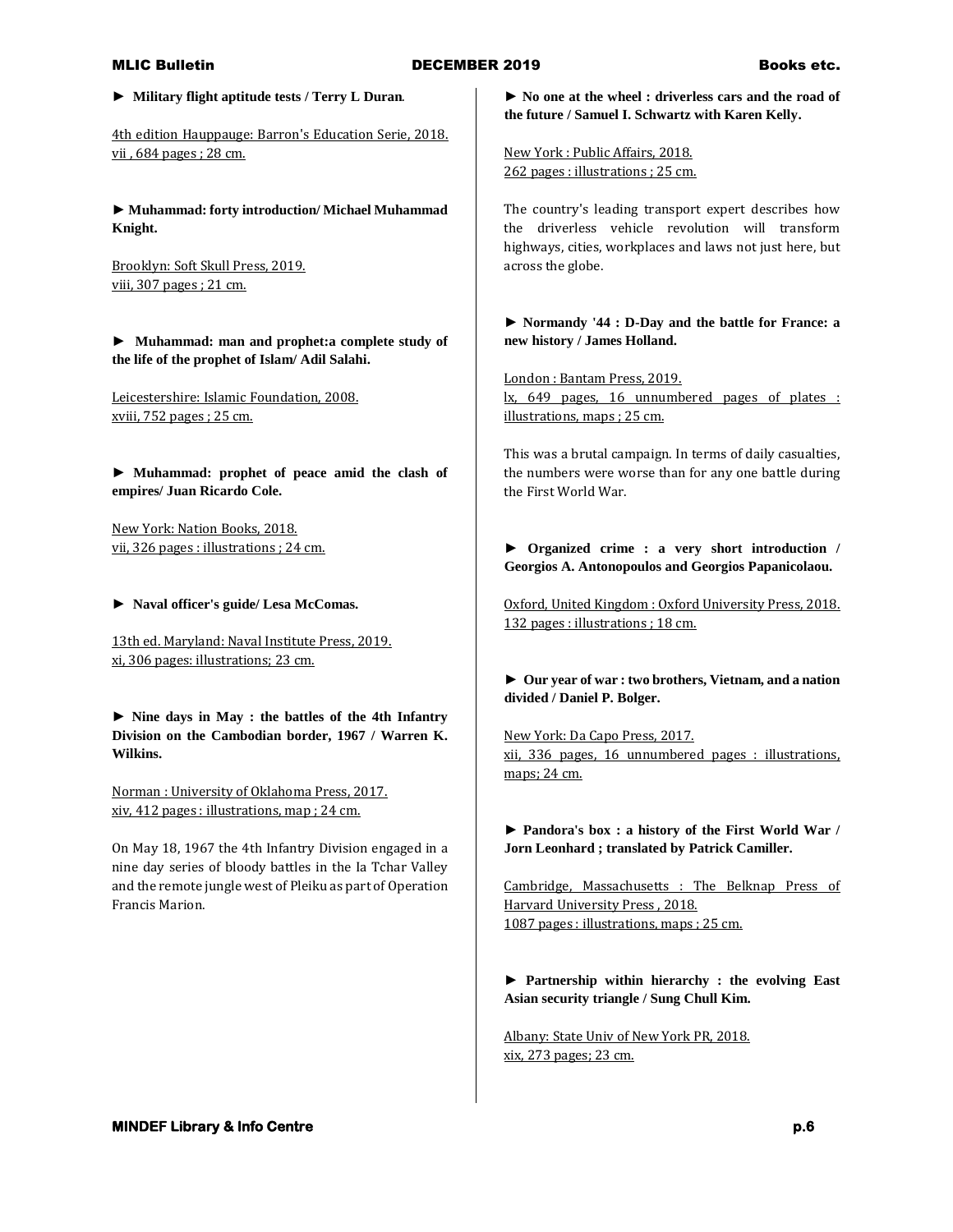**► Playfair: the true story of the British secret agent who changed how we see the world / Bruce D Berkowitz.**

Fairfax: George Mason University Press, 2018. xxiv, 477 pages ; 23 cm.

**► Power-sharing in conflict-ridden societies : challenges for building peace and democratic stability / Nils A. Butenschon, Oyvind Stiansen and Kare Vollan**.

London : Routledge , 2017. xii, 360 pages: illustrations; 23 cm.

**► Power of ideas : the rising influence of thinkers and think tanks in China / Cheng Li.**

Singapore : World Scientific , 2017. xvi, 355 pages ; 24 cm.

**► Practical aviation security : predicting and preventing future threats / Jeffrey C. Price, Jeffrey S. Forrest**.

Third edition Amsterdam : Elsevier Butterworth-Heinemann, 2016. xxviii, 570 pages : illustrations (black and white) ; 24 cm

### **► Putin's counterrevolution / Sergey Aleksashenko.**

Washington : Brookings Institute PR , 2018. xxii, 325 pages : illustrations ; 23 cm.

In the economic realm, Putin effectively undermined Russia's still-emerging and very fragile system for protecting property rights-the basis of all economic activity.

**► Redefining global strategy : crossing borders in a world where differences still matter / Pankaj Ghemawat.**

Boston, Massachusetts : Harvard Bus review Press, 2018. xv, 260 pages : illustrations ; 25 cm.

Crucial for any business competing across borders, this book will transform the way you approach global strategy.

**► Regional organizations in international society : ASEAN, the EU and the politics of normative arguing / by Kilian Spandler.**

Cham, Switzerland : Palgrave Macmillan, 2019. xiv , 205 pages : 22cm

This book explores the normative foundations of ASEAN and the EU. It revives the history of the two organizations in an in-depth narrative of the protracted arguments surrounding their establishment, legal integration and enlargement.

**► Resolving international conflict : dynamics of escalation, continuation and transformation / edited by Isabel Bramsen, Poul Poder and Ole Waever.**

London ; New York : Taylor & Francis Group, 2019. 257 pages ; 25 cm.

The book suggests a new framework for understanding conflict as a particular form of situation, interaction and tension.

## **► Restraining great powers : soft balancing from empires to the global era / T. V. Paul.**

New Haven : Yale University Press, 2018. xv, 239 pages : graphs ; 25 cm

Rather than employ familiar strategies such as active military alliances and arms buildups, leading powers have engaged in "soft balancing", which seeks to restrain threatening powers through the use of international institutions, informal alignments, and economic sanctions.

**► Rising powers and the Arab-Israeli conflict since 1947 / Guy Burton.**

Lanham: Lexington books, 2018. xviii, 187 pages : illustrations, maps ; 24 cm.

**► Rough draft : cold war military manpower policy and the origins of Vietnam-era draft resistance / Amy J. Rutenberg.**

Ithaca : Cornell Univ Press, 2019. xiv, 259 pages : illustrations ; 23cm.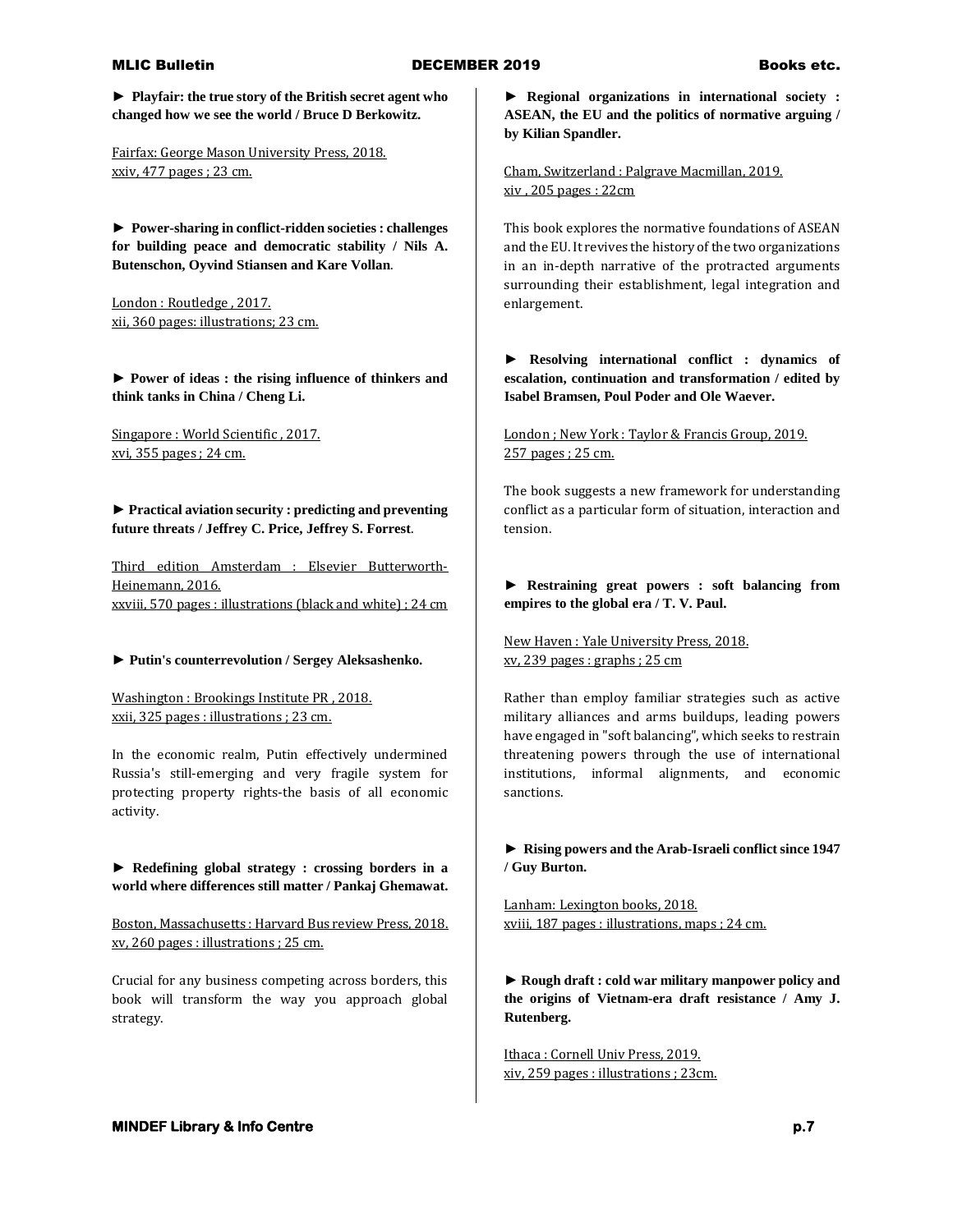**► Rules for rebels : the science of victory in militant history / Max Abrahms.**

Oxford : Oxford Universal Press, 2018. 285 pages : illustrations ; 24 cm.

This volume challenges some of our most basic understandings of terrorism - in terms of its consequences, its causes, and the most effective government response - and shows how these three areas are closely interrelated.

**► Russia without Putin : money, power and the myths of the new Cold War / Tony Wood.**

London ; Brooklyn : Verso , 2018. 210 pages : maps ; 22 cm.

**► Saipan : the Battle That Doomed Japan in World War II / James H. Hallas.**

Guilford, Connecticut: Stackpole books, 2019. viii, 552 pages : illustrations, maps ; 24 cm.

James Hallas reconstructs the full panorama of the Battle of Saipan in a way that no recent chronicler has done. In its comprehensiveness, attention to detail, scope of research, and ultimate focus on the men who fought and won the battle, this is the definitive military history of Saipan, a turning point of the Pacific War

**► Secession and security : explaining state strategy against separatists / Ahsan I. Butt.**

Ithaca : Cornell University Press, 2017. xi, 293 pages ; 24 cm.

**► Securitising Singapore: state power and global threats management/ Syed Mohammed Ad'ha Aljuned.**

Abingdon: Routledge, 2020. xii, 201 pages ;23 cm.

**► Selling sea power : public relations and the U.S. Navy, 1917-1941 / Ryan D. Wadle.**

Norman : University of Oklahoma Press, 2019. xiii, 298 pages : illustrations ; 24 cm.

Examines the complex links between the evolution of the art and industry of persuasion and the growth of the modern U.S. Navy, as well as the connections between the workings of communications and public relations and the command of military and political power.

**► SIPRI yearbook 2018 : armaments, disarmament and international security / Stockholm International Peace Research Institute.**

Oxford : Oxford University Press, 2018. xx, 565 pages ; 25 cm.

The 49th edition of the SIPRI Yearbook analyses developments in 2017 in: security and conflicts, military spending and armaments, non-proliferation, arms control and disarmament. The SIPRI Yearbook contains extensive annexes on the implementation of arms control and disarmament agreements, and a chronology of events during the year in the area of security and arms control.

**► Soft war : the ethics of unarmed conflict / edited by Michael L. Gross and Tamar Meisels ; foreword by Michael Walzer.**

Cambridge : Cambridge Univ Press, 2017. xvi, 268 pages ; 23 cm

**► Soldier, sailor, frogman, spy, airman, gangster, kill or die: how the allies won the D-day/ Giles Milton.**

New York: Henry Holt, 2018. xiv, 486 pages : illustrations, maps ; 25 cm.

**► Sovereign soldiers : how the U.S. military transformed the global economy after World War II / Grant Madsen.**

Philadelphia : Univ pf Pennslyvania , 2018. viii, 328 pages : illustrations, maps ; 24 cm.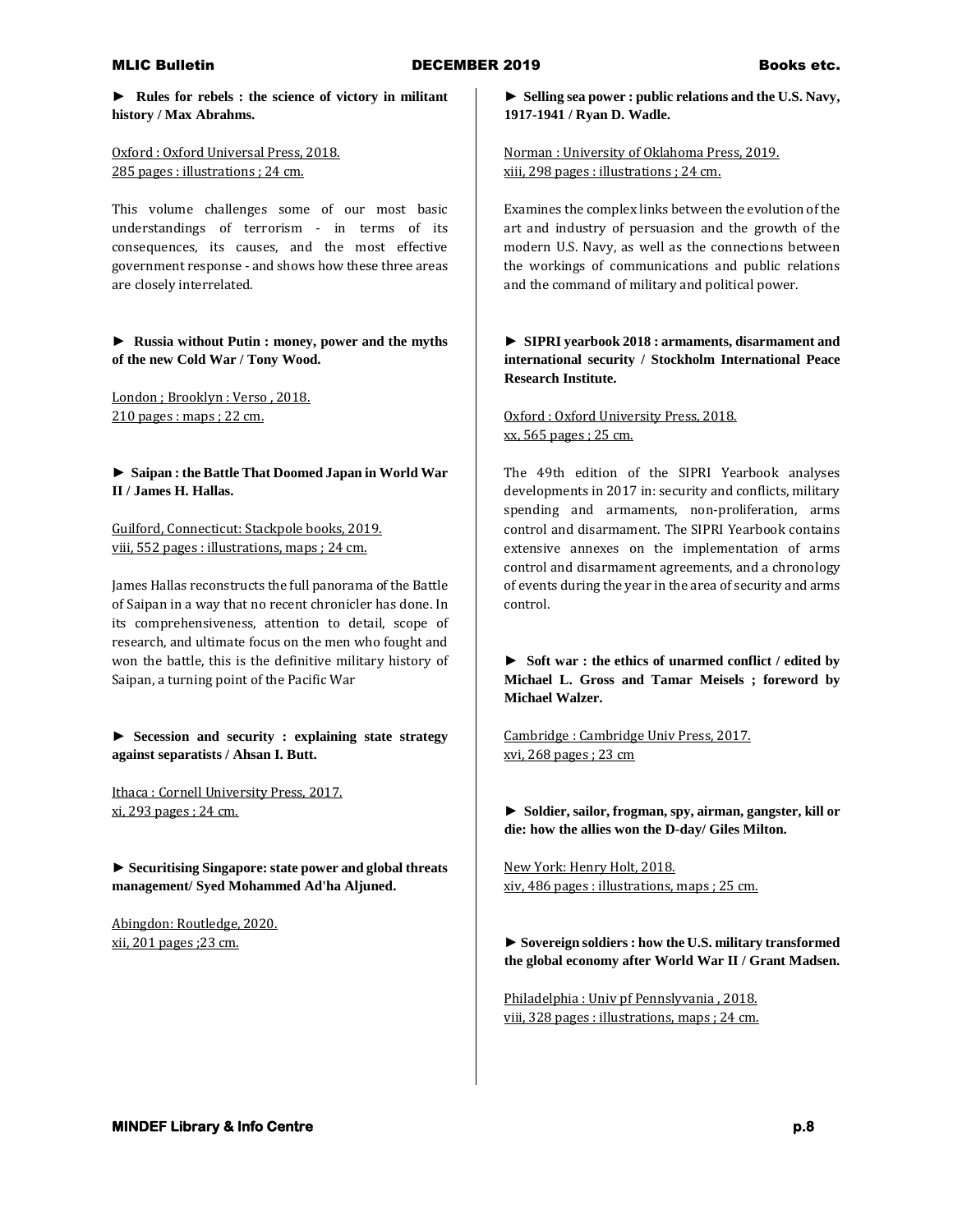**► Strengthening policy research : role of think tank initiative in South Asia / edited by Sukhadeo Thorat, Ajaya Dixit, Samar Verma.**

New Delhi, India: Sage Publication, 2019. xxxiii, 393 pages ; illustrations : 22 cm

**► Surprising news : how the media affect, and do not, affect politics / Kenneth Newton.**

Boulder, Colorado : Lynnie Rienner, 2019. x, 277 pages ; 23 cm.

This book scrutinizes this proposition. Recognizing that differing forms of political communication have differing effects on differing people around the world, the book goes further to ask why this occurs, and how.

**► Targeting top terrorists : understanding leadership removal in counterterrorism strategy / Bryan C. Price.**

New York: Columbia University Press, 2019. viii, 274 pages : illustrations ; 23 cm.

In Targeting Top Terrorists, Bryan C. Price offers a rich, data-driven examination of leadership decapitation tactics, providing theoretical and empirical explanations of the conditions under which they can be successful.

**► Teaching human resource management : an experiential approach / edited by Suzanne C. de Janasz and Joanna Crossman.**

Cheltenham, UK: Edward Elgar, 2018. xl, 290 pages : illustrations, ; 24 cm.

This book breathes life into the teaching of Human Resource Management (HRM) by creating learning that applies the theoretical aspects of the discipline to meaningful contexts.

**► Terror in France : the rise of jihad in the west / Gilles Kepel with Antoine Jardin.**

Princeton, Oxford: Princeton University Press, 2017. xix, 220 pages ; 24 cm.

**► Terrorism & counterterrorism : a comprehensive introduction to actors and actions / Henry Prunckun and Troy Whitford.**

Boulder, Colorado: Lynne Rienner, 2019. xv, 269 pages : illustrations ; 23 cm.

**► Terrorism worldwide; 2018/ Edward F Mickolus.**

Jefferson: McFarland, 2019. 179 pages; 25 cm.

**► Testing the limits: aviation medicine and the origins of manned space flight / Maura Philips Mackowski.**

College Station: Texas A&M University Press, 2019. xii, 289 pages : illustrations, map ; 24 cm.

**► The chessboard and the web : strategies of connection in a networked world / Anne-Marie Slaughter**.

New Haven: Yale university press, 2018. viii, 296 pages : illustrations ; 22 cm.

**► The conduct of hostilities under the law of international armed conflict / Yoram Dinstein.**

Third edition Cambridge : Cambridge Univ Press , 2016. xxxiv, 358 pages ; 24 cm.

In a completely revised and updated text, the author expertly covers the key principles and includes important new issues, including the use of autonomous weapons and the complexities of urban warfare.

**► The day after: why America wind the war but lose the peace / Brendan R Gallagher.**

Ithaca: Cornell University Press, 2019. xi, 308 pages; 23 cm.

**► The development of e-governance in China: improving cybersecurity and promoting informatization as means for modernizing state governance / edited by Ping Du, Shiyang Yu and Daoling Yang.**

Singapore: Springer, 2019. xvi, 246 pages: illustrations (some color); 24 cm.

**MINDEF Library & Info Centre p.9 p.9**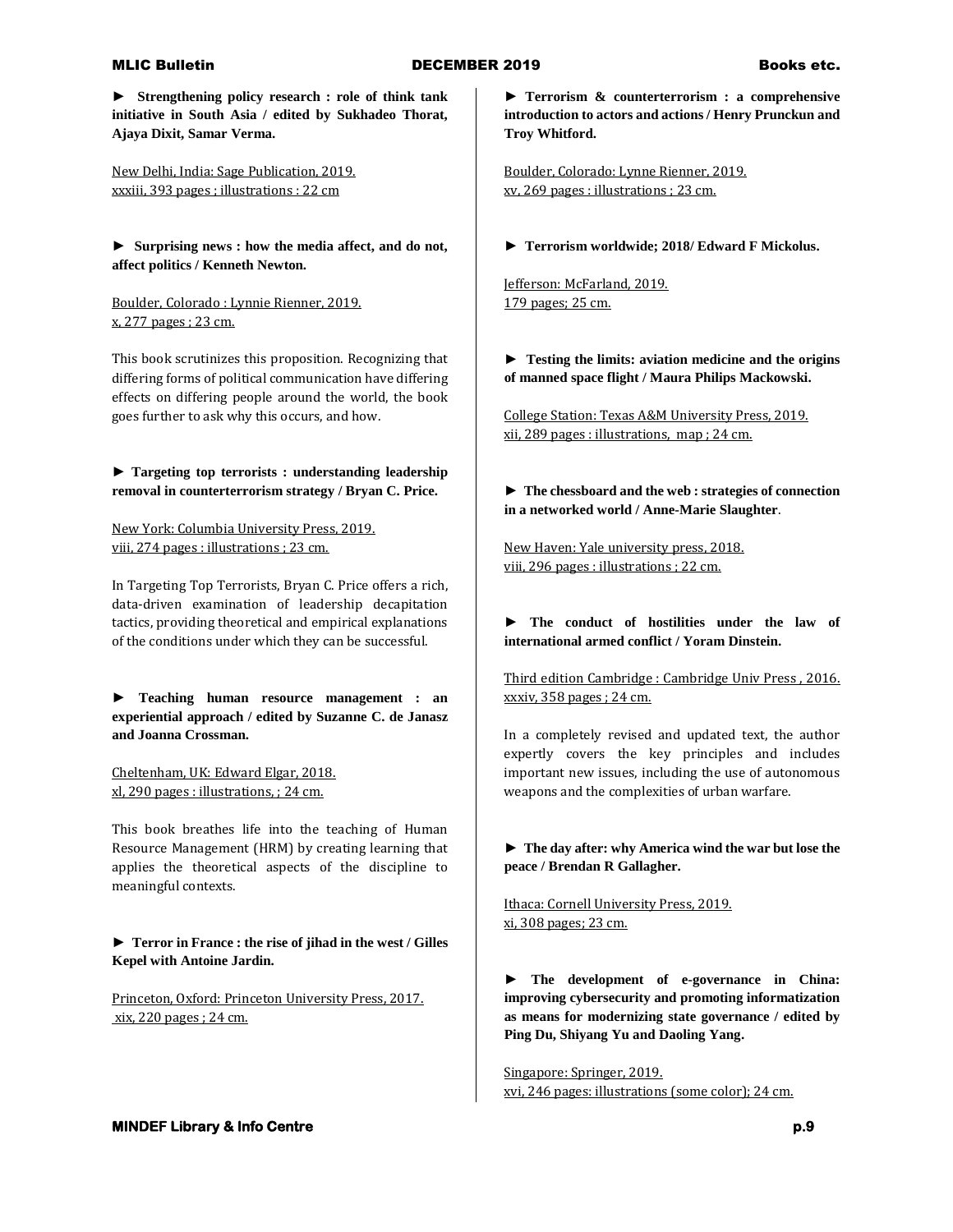**► The future of ISIS : regional and international implications / edited by Feisal al-Istrabadi and Sumit Ganguly.**

Washington : Brookings Institution Pr , 2018. vii, 260 pages ; 23 cm.

Examines how the terrorist group the Islamic State (known also in the West as ISIS or ISIL) will affect not only the Middle East but the global order and what the global community can do to counter its influence.

## **► The peacemakers : leadership lessons from twentiethcentury statesmanship / Bruce W. Jentleson.**

New York: W W Norton & Company, 2018. xxviii, 372 pages ; 25 cm.

The Peacemakers is a useful guide for anybody who wants to achieve meaningful change on the global stage.

**► The rage : the vicious circle of Islamist and far-right extremism / Julia Ebner.**

London : I B Tauris , 2017. xviii, 253 pages ; 20 cm.

This book explores the interaction between the 'new' far right and Islamist extremists and considers the consequences for the global terror threat. Julia Ebner argues that far right and Islamist extremist narratives.

# **► The second most powerful man in the world: the life of admiral William D Leahy, Roosevelt's chief of staff / Phillips Payson O'Brien**

New York: Dutton, 2019. viii, 531 pages, 16 unnumbered leaves of unnumbered plates : illustrations ; 24 cm.

**► The stated motivations for the early Islamic expansion (622-641) : a critical revision of Muslims' traditional portrayal of the Arab raids and conquests / Ayman S. Ibrahim.**

New York : Peter Lang, 2017. xxii, 240 pages ; 23 cm.

**► The sword's other edge : trade-offs in the pursuit of military effectiveness / edited by Dan Reiter**.

Cambridge: Cambridge University Press, 2017. x, 279 pages : illustrations (black and white) ; 24 cm.

This book is the first work to build a conceptual framework describing how the pursuit of military effectiveness can present military and political tradeoffs, such as undermining political support for the war, creating new security threats, and that seeking to improve effectiveness in one aspect can reduce effectiveness in other aspects.

# **► To build as well as destroy : American nation building in South Vietnam / Andrew J. Gawthorpe.**

# Ithaca: Cornell University Press, 2018. x, 245 pages ; 24 cm.

"This book is about the history of U.S. nation-building efforts in South Vietnam from 1965 to 1973".

# **► To catch a spy : the art of counterintelligence / James M. Olson.**

Washington D.C: Georgetown University Press, 2019. xiv, 232 pages ; 24 cm.

The book also analyzes twelve actual case studies in order to illustrate why people spy against their country, the tradecraft of intelligence, and where counterintelligence breaks down or succeeds.

## **► Unbecoming: a memoir of disobedience / Anuradha Kristina Bhagwati.**

New York: Atria Books, 2019. xii, 321 pages ; 24 cm.

**► Understanding international diplomacy : theory, practice and ethics / Corneliu Bjola and Markus Kornprobst.**

Second edition. Abingdon, Oxon: Routledge, 2018. xvi, 287 pages ; 25 cm.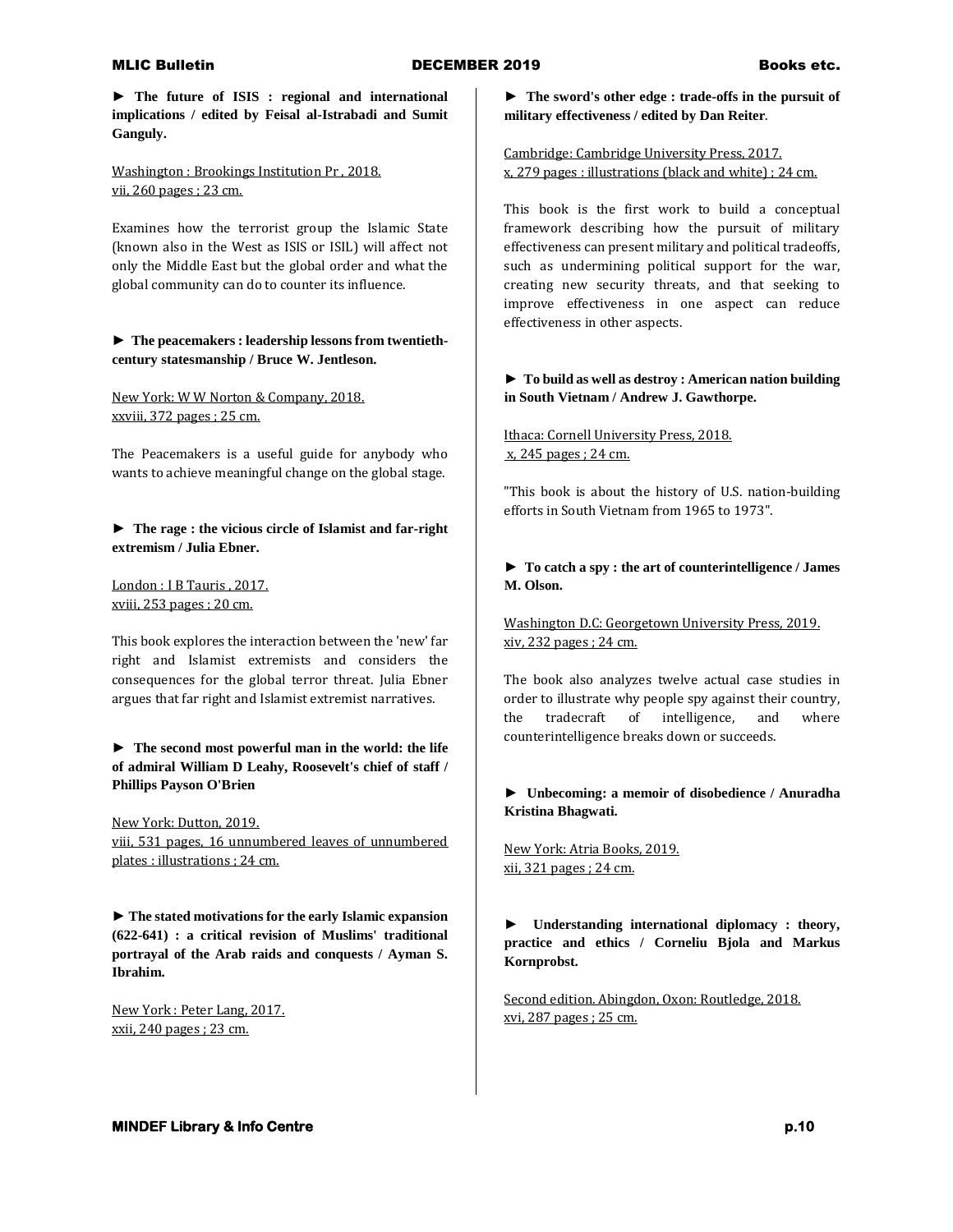**► Unrivaled : why America will remain the world's sole superpower / Michael Beckley.**

Ithaca: Cornell University Press, 2018. xi, 231 pages : illustrations, maps ; 24 cm.

### **► War in international thought / Jens Bartelson.**

Cambridge, United Kingdom: Cambridge University Press, 2018. x, 241 pages ; 23 cm.

This is a book about the meaning of war in international thought from the early seventeenth to the late nineteenth century. Such a topic lends itself to many approaches, with many possible results.

**► Warfare and welfare : military conflict and welfare state development in Western countries / edited by Herbert Obinger, Klaus Petersen, Peter Starke.**

Oxford: Oxford University Press, 2018. viii, 481 pages : illustrations ; 24 cm.

This book provides a systematic theoretical discussion of the various impacts of mass warfare on welfare state development and brings war back into comparative welfare state research.

**► What is China? : territory, ethnicity, culture, and history / Ge Zhaoguang ; translated by Michael Gibbs Hill.**

Cambridge, Massachusetts: Belknap Harvard, 2018. xv, 201 pages ; 24 cm

In this book, Ge Zhaoguang has undertaken the task of explaining China to foreigners. He examines the historical and cultural background of China's emergence as a major world power from a Chinese perspective.

**► Who fights for reputation : the psychology of leaders in international conflict / Keren Yarhi-Milo.**

Princeton, New Jersey : Princeton University Press, 2018. xiii, 357 pages ; 24 cm.

**► Why America loses wars : limited war and US strategy from the Korean War to the present / Donald Stoker.**

Cambridge: Cambridge University Press, 2019. 331 pages ; 24 cm.

### **► Why we fight / Mike Martin**

London : Hurst & Co. (Publishers) Ltd., 2018. xii, 311 pages ; 23 cm.

When we go to war, morality, religion and ideology often take the blame. But Mike Martin boldly argues that the opposite is true: rather than driving violence, these things help to reduce it. While we resort to ideas and values to justify or interpret warfare, something else is really propelling us towards conflict: our subconscious desires, shaped by millions of years of evolution.

**► Women and gender perspective in the military : an international comparison / Robert Egnell and Mayesha Alam, editors**.

Washington: Georgetown University Press, 2019. xi, 278 pages ; 23 cm.

This book brings a much needed cross-national analysis of how militaries have or have not improved gender balance, what has worked and what has not, and who have been the agents for change.

**► Women at war in the classical world / Paul Chrystal.**

Barnsley : Pen & Sword , 2017.

**► Yemen in crisis : autocracy, neo-liberalism and the disintegration of a state / Helen Lackner.**

London: Saqi Books, 2017. 330 pages : maps ; 24 cm.